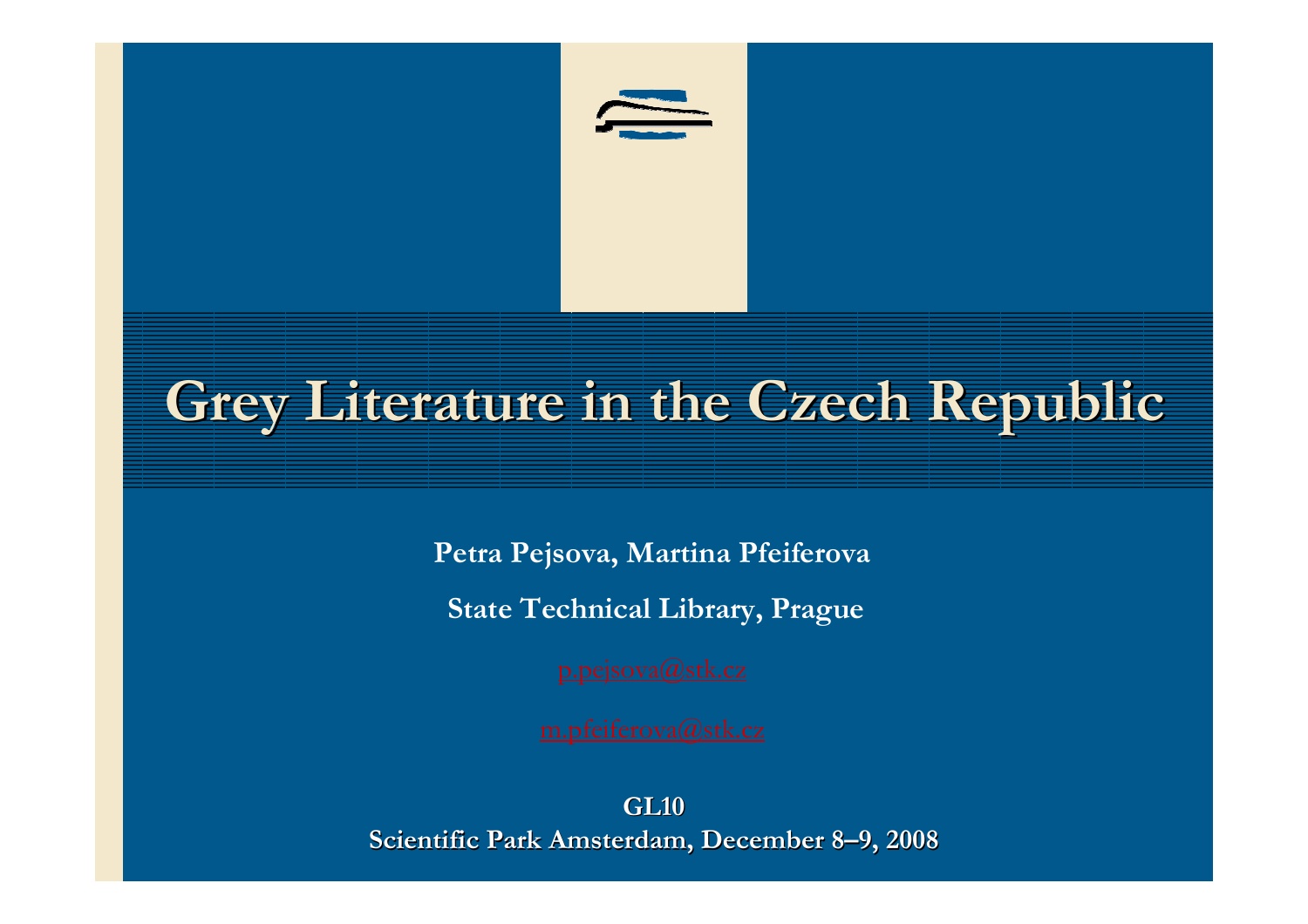

#### **The State Technical Library**

- Professional public library
- Founded in 1718
- **CONTRACTOR**  Technology and applied natural and social sciences associated with technology
- The centre of digital document delivery system in the Czech Republic
- The host of the Czech National ISSN Centre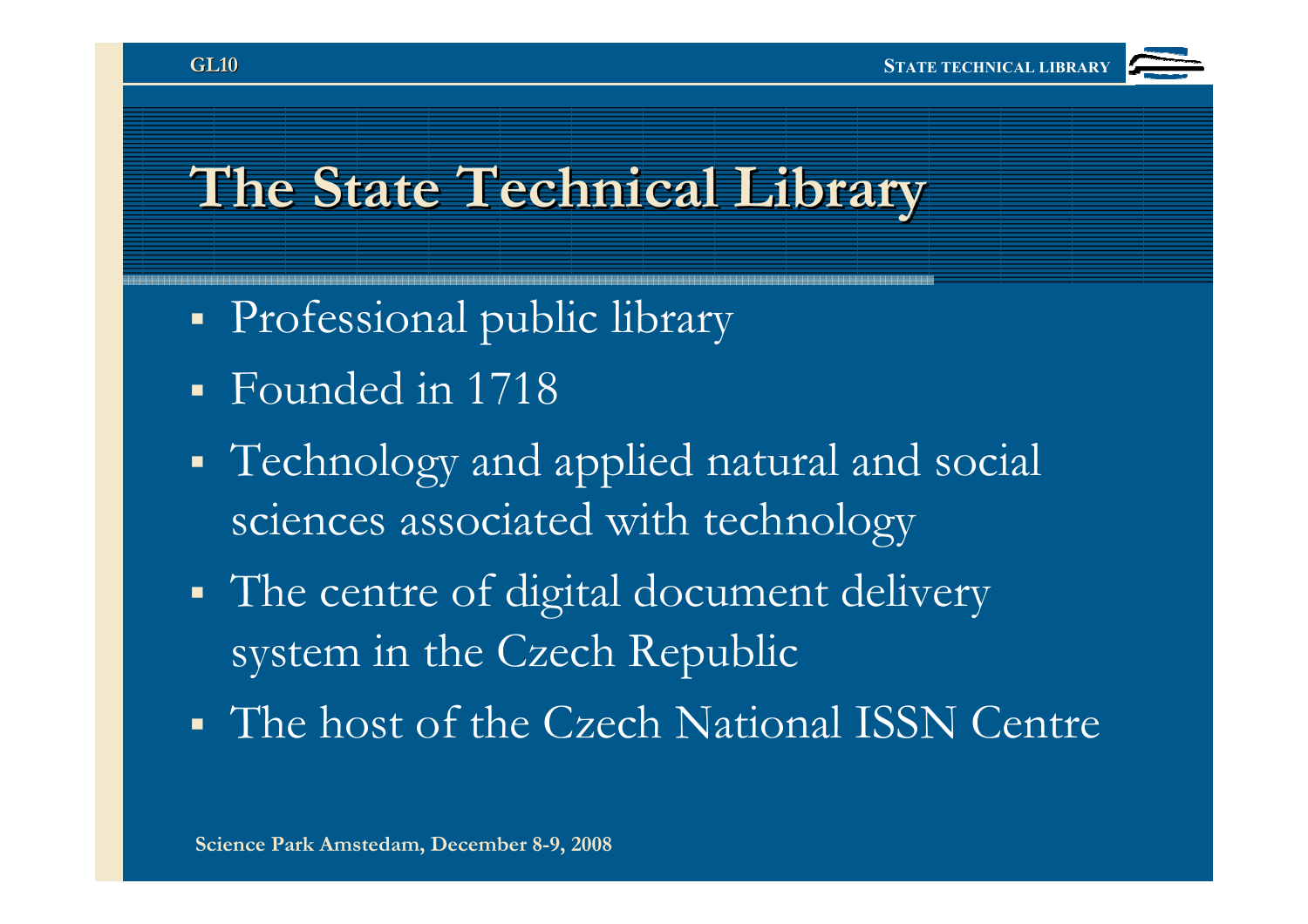

#### **Project – the National Repository of Grey Literature (the NRGL)**

- History
	- –Collaboration with SIGLE (until 2005)
	- Collection of grey literature (dissertation theses)
- Supported by the Ministry of Culture
- Duration four years  $(2008 2011)$
- Ξ Participants are the State Technical Library and the University of Economics Prague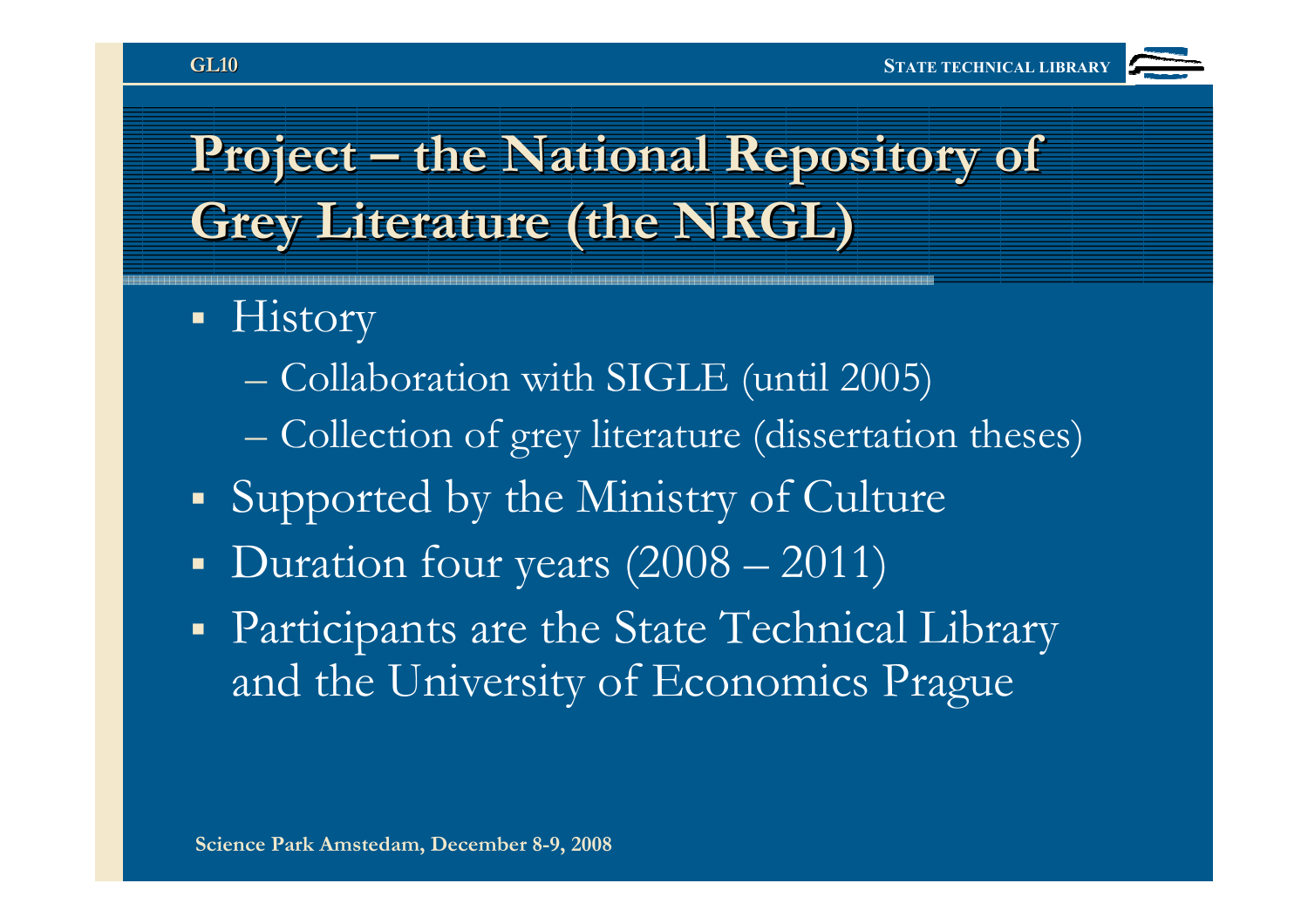### **Project Output**

- Functional pilot application
- Technology and methodology tested
- Standards and Recommendations
- Publication
- Ξ Web pages
- Seminars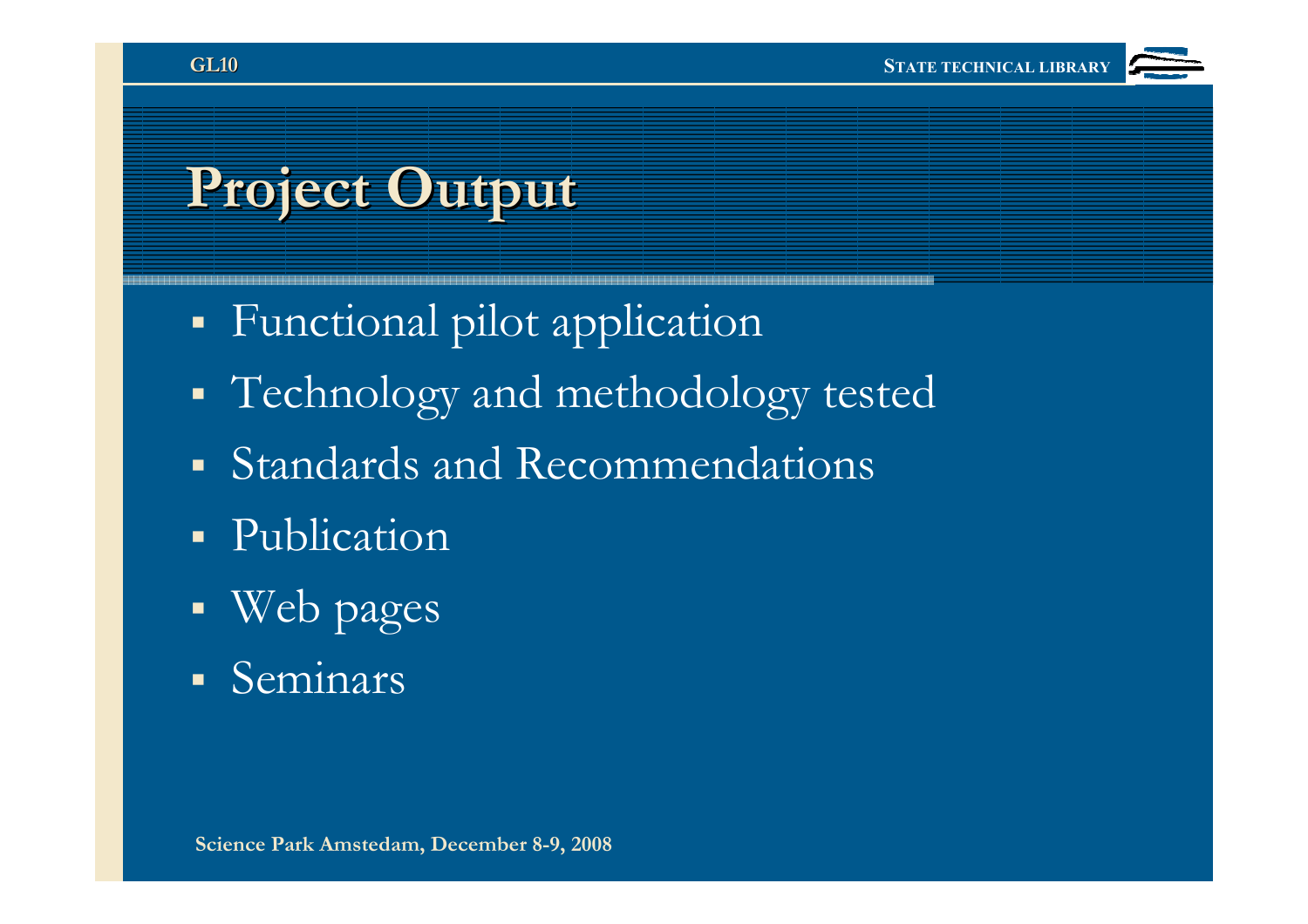### **Schedule of Project**

- First Phase  $(04/08 06/09)$ 
	- requirements and documentation for the model application, partner network
- Second Phase  $(07/09 09/10)$ 
	- model application shall be implemented, tested and evaluated
- **CONTRACTOR** • Third Phase  $(07/10 - 12/11)$ 
	- $-$  operation testing and formulation of standards and recommendations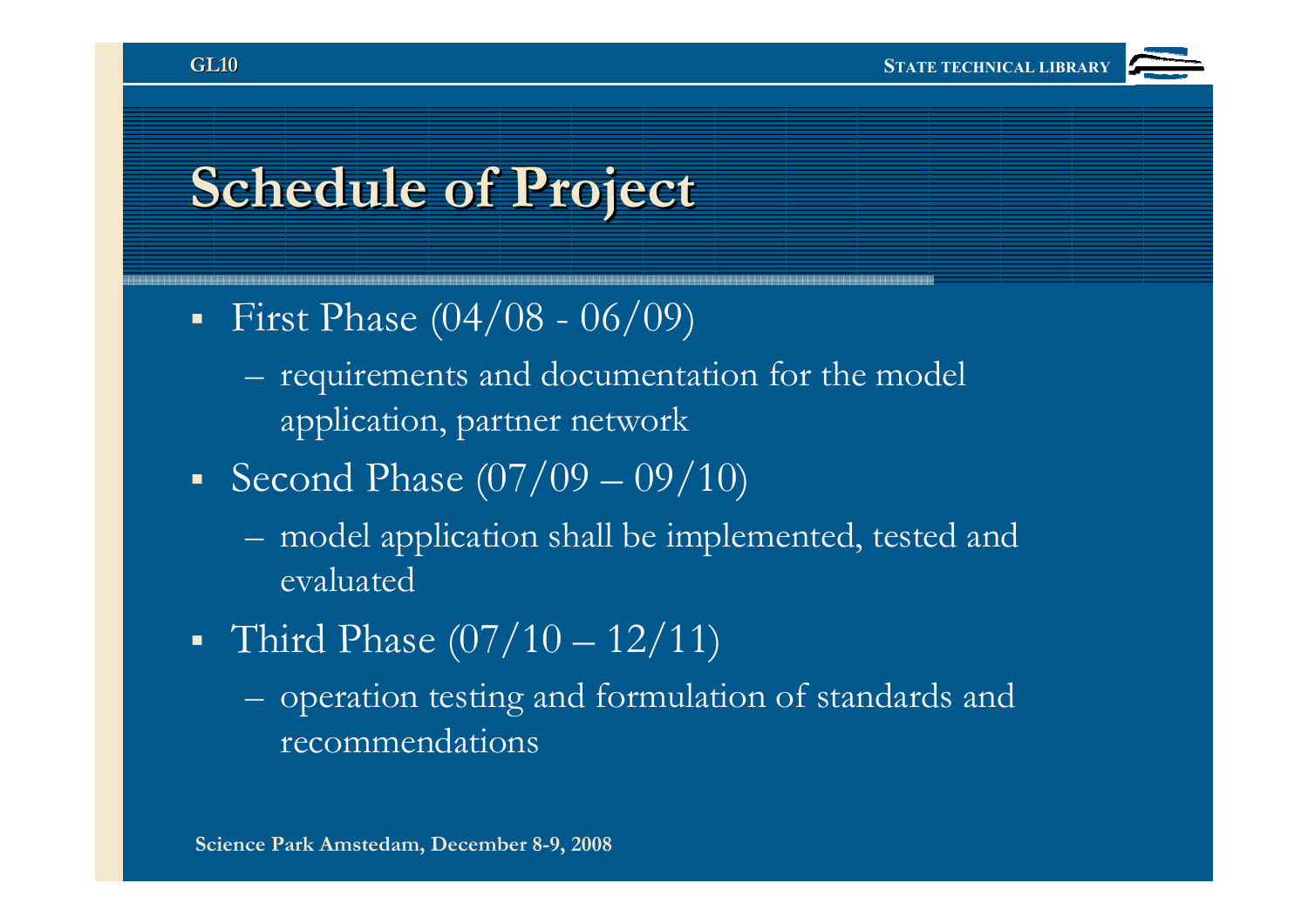

#### **The NRGL and Czech Digital Library**

- **Project National Digital** Library – National Library of Czech Republic – white literature
- Conception of Czech Digital Library –NRGL – grey literature

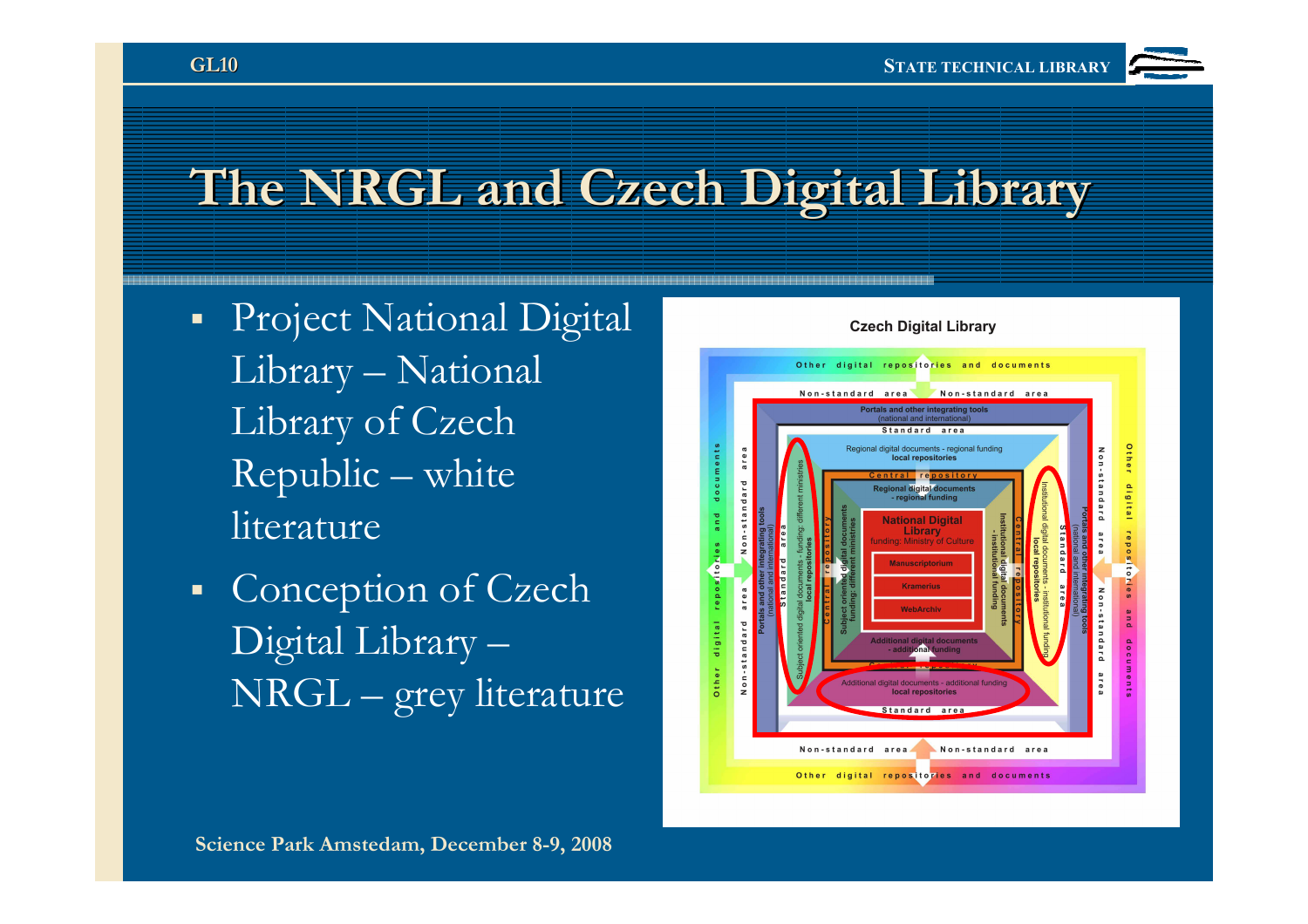

#### **Collaboration with Czech Universities**

- Document type theses
- Project "National Registry of Theses and Plagiarism-Tracing System" http://theses.cz/
- Metadata available at http://theses.cz/
- **CONTRACTOR** Full records – licence contract with universities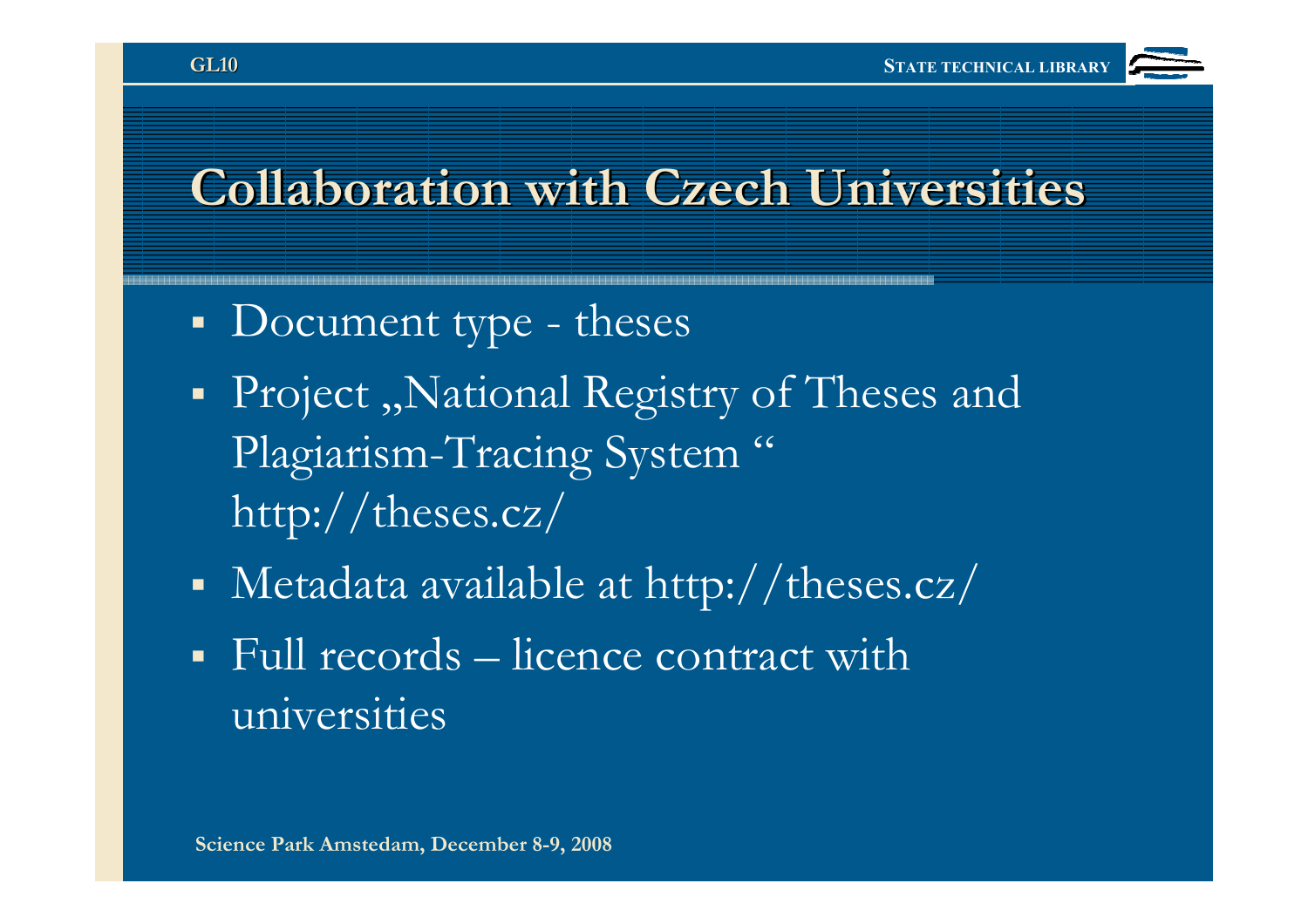

#### **Collaboration with Institutions of Academy of Sciences**

- 54 public research institutes
- Document type scientific reports
- Library of the Academy of Sciences The Register of Publication Activity
- Metadata free from ASEP
- Full records licence contract with institutions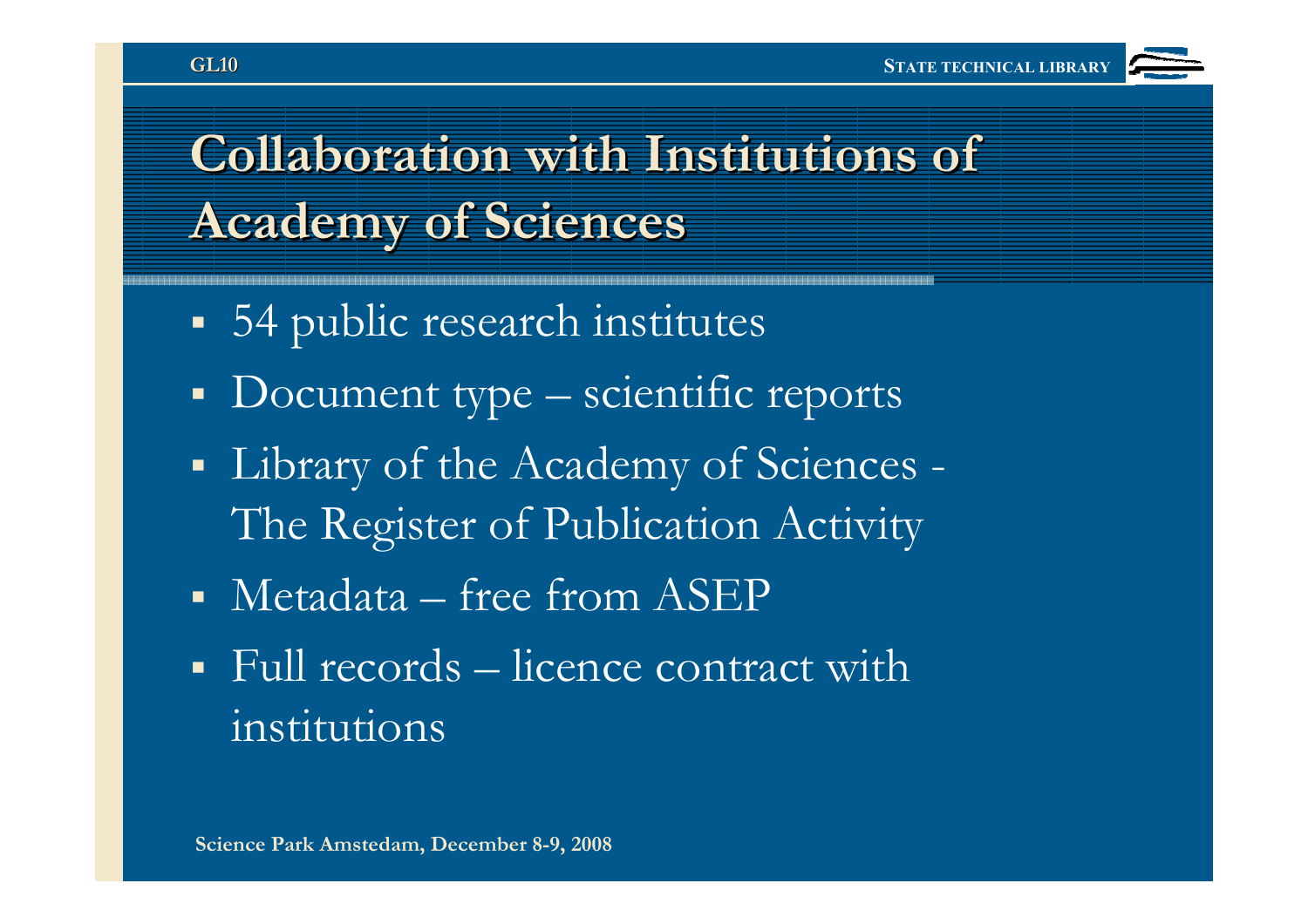

# **Typology of Documents**



**Science Park Amstedam, December 8-9, 2008**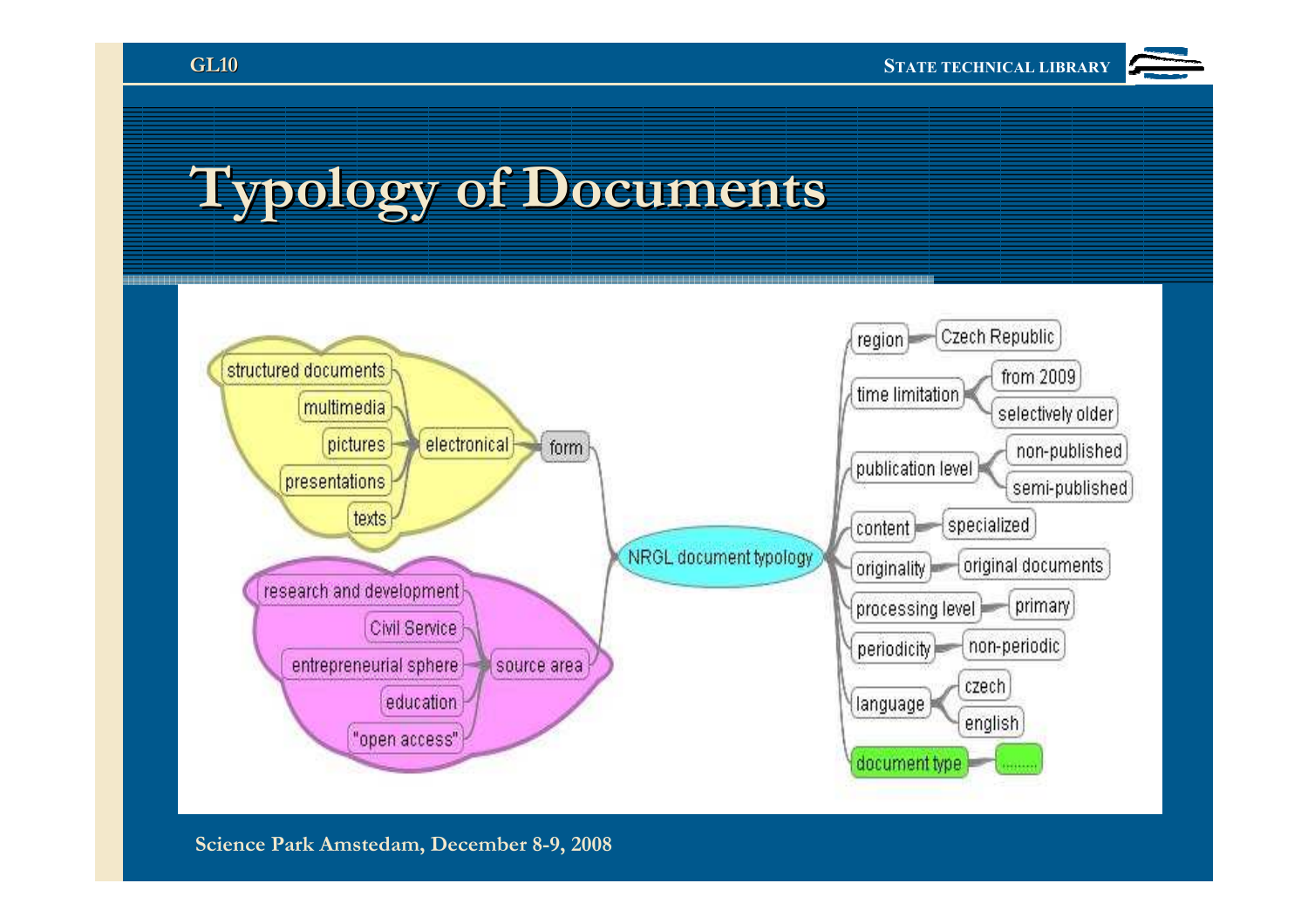

#### **Seminar on Providing Access to Grey Literature**

- For the first time held in 2008
- Will be given annually
- Education in the area of grey literature in the Czech Republic
- Meeting professional community
- Inform about foreign projects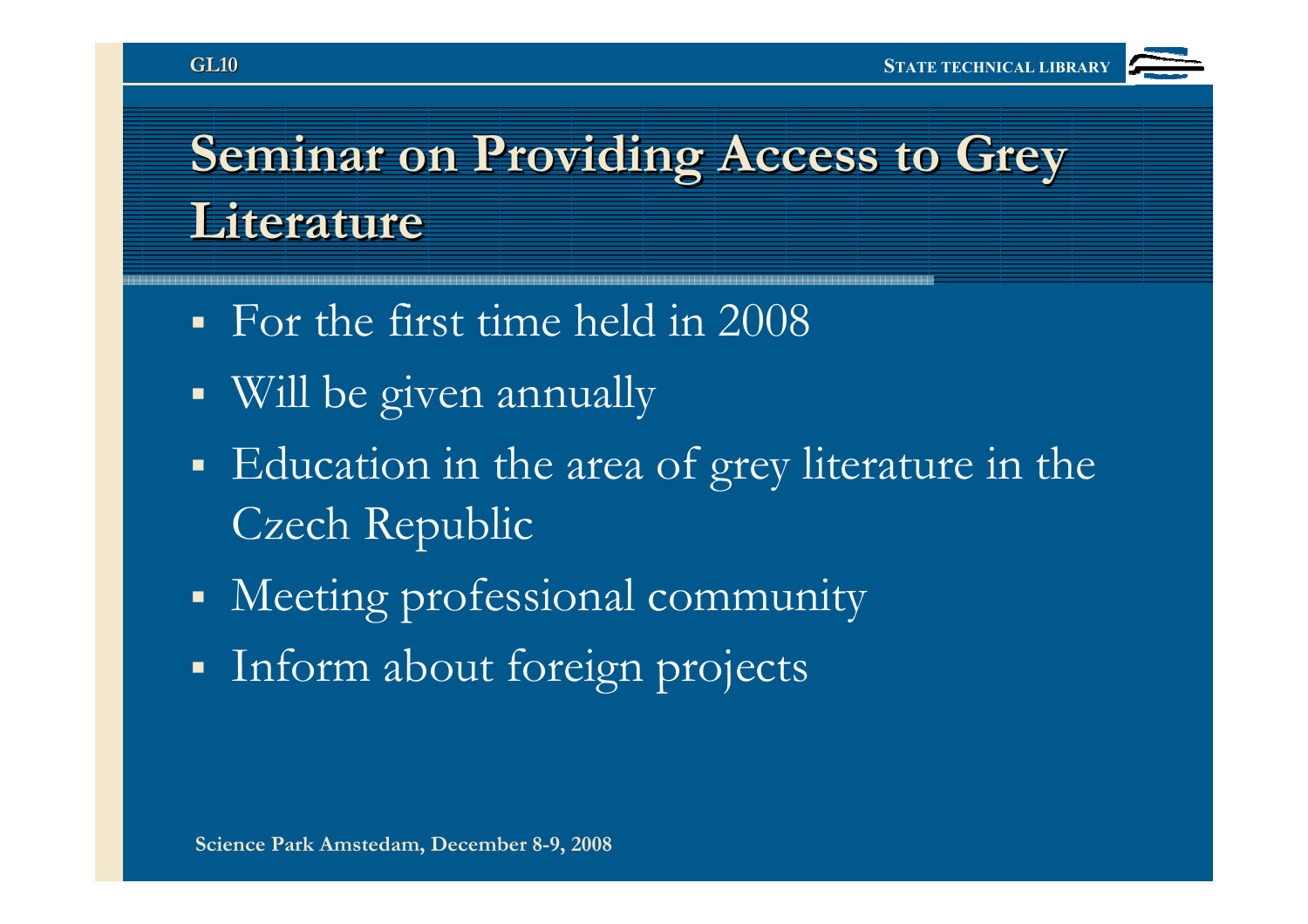

AT NA LINARAT

## **Web, HW …**

- **CONTRACTOR**
- Repository HW
	- $\equiv$  Server Suis - Server SUNXFIRE 4500
	- Capacity 16 TB
- SW specification
- Metadata format
- Identifier definition
- Copyright issues

#### STATSI TECHNICKÁ KNIHOVNA Národní úložiště šedé literatury

**SRED MOUT** 白胡椒的 CISKUSE EDITOVAT HISTORIE ZANKNOIT SHAZAT

#### ABOUT PROJECT IN ENGLISH

| <b>PROJECTIVITY</b>         |
|-----------------------------|
| th D projektu.              |
| a About project in english  |
| @ Seminal 2005              |
| 4 Dotabrikové šetření       |
| # Software                  |
| di Metridoca :              |
| It Identifikators           |
| d Spolup/poul of programmer |
| it Kertingha                |
|                             |
| <b>BEEALITERATURA</b>       |
| o Definice                  |
| € Lugislativa y CR.         |
| @ Výzkum a vývo)            |
| it Informatri zilrine       |
| at Productional U.C.R.      |

a Hermandol programos

**Lieran** 

o Odkazirie sem

it Varza k faku a Truski odkaz

**COOSH UASTACA** 

**IS PERIODIKAL** 

it Souvaujai aminy

& Specialiti strailly

The State Technical Library in Prague (henceforth STL) is the central professional library governed by the Ministry of Education, Youth and Sports of the Czech Republic. According to its statutes STL runs - among others - project of building National Repository of Grey Literature.

The project is supported/granted by the Ministry of Culture and its full title is The Digital Library for Grey Literature -Functional Model and Phot Implementation (henceforth the Project). It is planned for period of four years, commencing in 2008 and ending in 2011. There are two participants: STL and the University of Economics. Prague.

In the past. STL was responsible for distribution of grey literature data from the Czech Republic to SIGLE (System for Information on Grey Literature in Europe), produced by European Association for Grey Literature Exploitation - EAGLE The idea of the National Repository of Grey Literature (abbreviated as NRGL) originated in STL in 2005. It was raised by the termination of the SIGLE system as well as by the fact that the co-operative system for grey literature in the Czech Republic was subsequently terminated as a result.

The Project shall provide a working plot application, which shall form the basis of the National Repository of Grey Literature. Having evaluated technology and methodology testing, we shall formulate Standards and Recommendations (and publish them in both printed and web form) for institutions establishing their own local repositories. The Standards and Recommendations shall include our experience gained during the Project as well as rules and methodology, namely, recommended metadata format, interchange formats and templates. samples of licence agreements and other relevant legal issues, methodology of protection, archiving and publishing of digital data, and web interface for communication with producers of grey literature. The Standards and Recommendations shall be published both in Ozech and English.

At present we are in the initial phase of the Project VVe are working on metadata specification, choice of relevant persistent identifier, an analysis of typology of documents, specification of software for the model application and presentation of web pages.